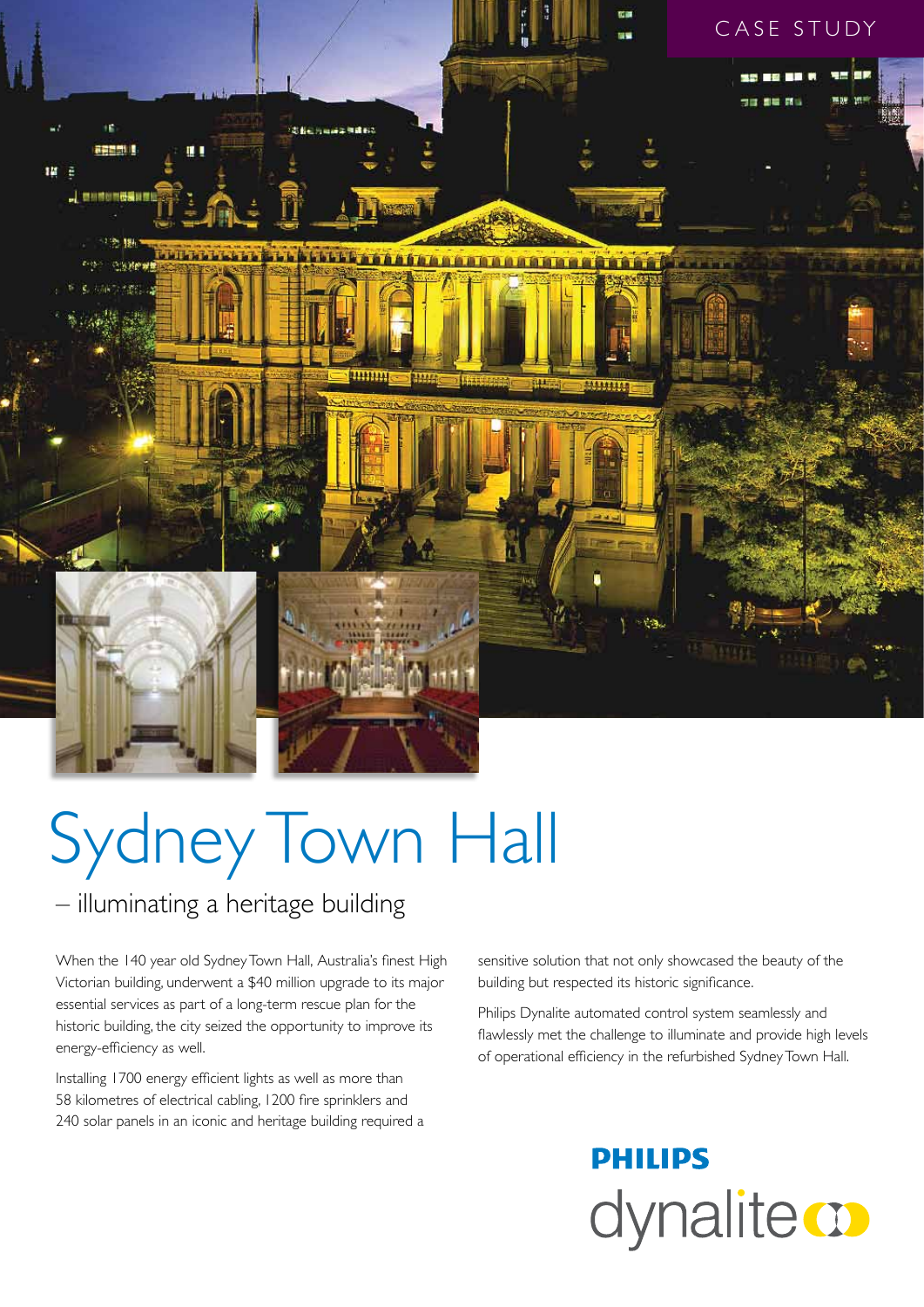# Client requirements

Embarking on a renovation of this size was challenging in itself, but maintaining the historical and cultural features of the original building while installing energy-efficient lighting and control systems required vigilant planning and implementation.

The Sydney Town Hall is home to a variety of events and functions – concerts, civic ceremonies, exhibitions, council meetings – held in different parts of the building during

the day and at night, which called for a control system that would suit multiple and concurrent events.

The system also had to be integrated with a building management system with additional security access features to prevent unauthorised people from adjusting the lighting.

It was also imperative that the new lighting provided high levels of operational efficiency.

# The Philips Dynalite solution

The Philips Dynalite solution offers more than an conventional lighting control system.

It's an outstanding example of the power and versatility of the system as it effortlessly manages lighting requirements for all areas of the building including function spaces such as the Centennial Hall and the Peace Hall; meeting offices and amenities rooms; as well as the new Lower Town Hall exhibition and venue space.

The high level integration of Philips Dynalite automation controls with the building management system (BMS) is extensive and multi-functional.

#### Balancing heritage with technology

One of the challenges during the project was balancing the need to efficiently run modern cabling through the building while preserving the heritage features and decoration.

To conceal much of the 58 kilometres of new electrical wiring and network cabling throughout the building, the electricians were able to use the old gaslight pipes and coal chutes as conduits.

#### Integrated lighting control

More than 1700 new, energy-efficient light fittings were installed as part of the electrical refurbishment. Matching an appropriate controller to the wide range of luminaires and lamp sources in the building – including incandescent, fluorescent, metal halides and LED – was another challenge.

Although priceless, the spectacular crystal chandeliers hanging in the building were expensive to maintain. Philips Dynalite specified leading edge dimmers with true voltage regulation, high rise time and soft-start capability to dramatically reduce the lamp replacement and ongoing maintenance costs.

Council Chambers Lower Town Hall exhibition and venue space.

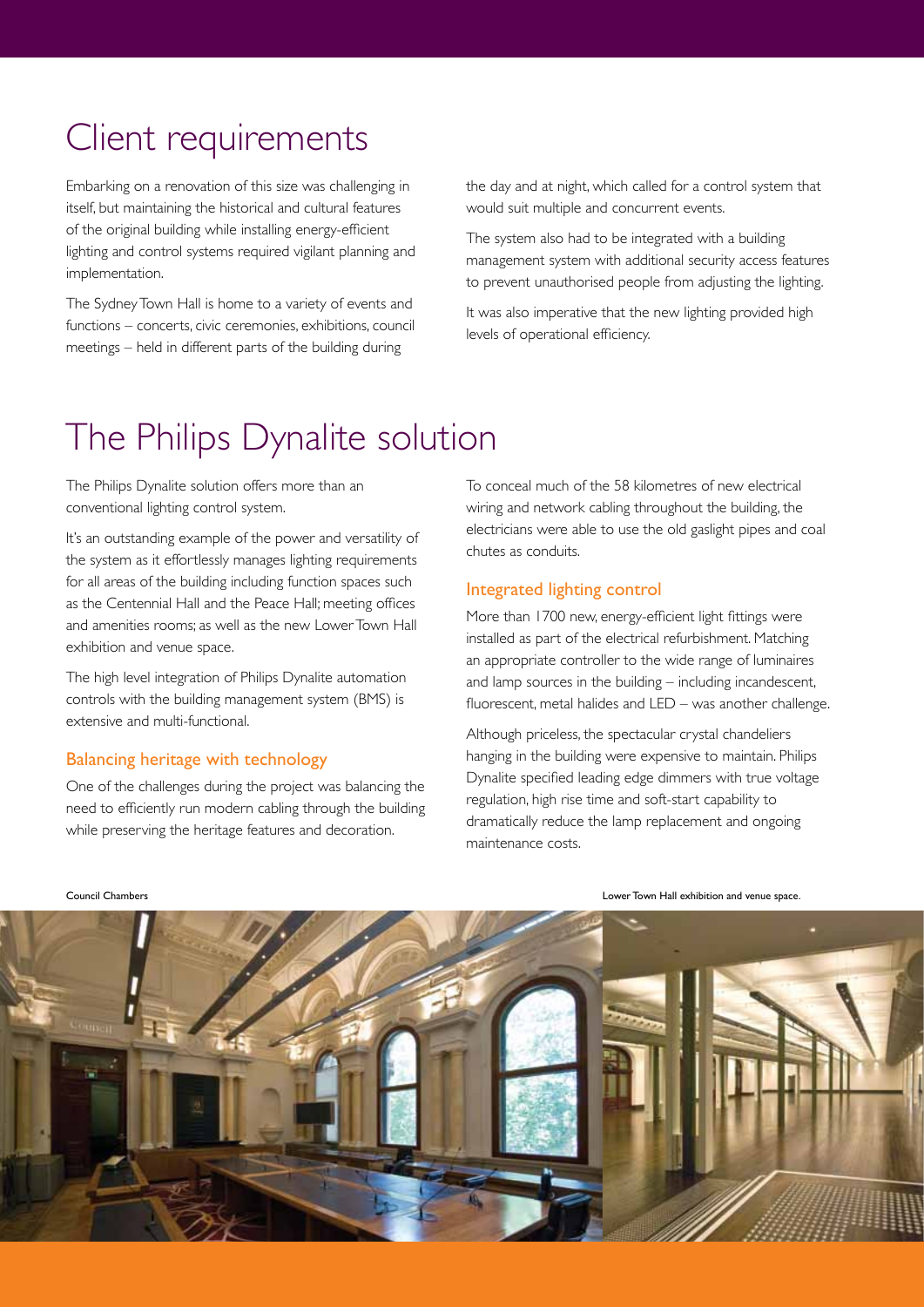# Products and technology used

The lighting control system has been integrated with the Sydney Town Hall scheduling system via a high level interface to the Building Management System (BMS).

#### Sophisticated software

When an event is booked through the BMS, it automatically sets up a sequence of lighting control events eliminating the need for entering the same data in multiple systems.

Sophisticated software sets up times and appropriate light levels for the 'bump in', the performance and the 'bump out', eliminating the need for staff to interact with multiple servers within the building.

Philips Dynalite head-end software runs in the background to allow authorised staff to over-ride the system from local control panels.

A touchscreen panel mounted behind the stage displays floor plans of the whole building, which allows for adjustments to any part of the system.

#### Sensors saving money

Networked occupancy sensors were also used in offices, meeting rooms, amenities and back of house areas to ensure that lighting was not left on unnecessarily, providing a simple yet effective energy management solution.

In the Centennial Hall and the Peace Hall, all the Philips Dynalite controls are dual ported to receive messages from differing system control protocol standards (DMX), depending upon the event taking place.

#### A simple and smart solution

During normal daytime working hours the controllers respond to DyNet protocol messages sent from the many pushbutton panels and touchscreens as well as the commands from the integrated BMS services.

However, when a performance or event is about to commence, an entertainment style lighting mixing desk using the industry standard DMX protocol can be plugged in, which allows direct control of the dimmer channels, overriding any messages across the network originating from the DyNet system. This is both a simple and smart solution for all users of the lighting control system.

This level of isolated control is essential so that an unauthorised person does not inadvertently adjust the lights during a performance or event.

At the end of a performance, the lighting control desk is unplugged and the system reverts to control by the local Philips Dynalite panels.

# Key client benefits

The upgrade and associated internal renovations – the first comprehensive overhaul of building services since the 1930s – in Sydney Town Hall ensures the preservation of its many heritage features but brings its performance into the 21st century.

The use of innovative technology such as the Philips Dynalite control system has improved the environmental performance of the building and reduced energy consumption by around 30 per cent.

The Philips Dynalite control system has successfully blended modern lighting technology with a heritage building ensuring that energy is not consumed unnecessarily, while providing users with complete flexibility and control over their environment.

**Operational** ease and energy management were key considerations in this heritage project. 99 **"**

Modern control software for a heritage building



*Images courtesy of City of Sydney*